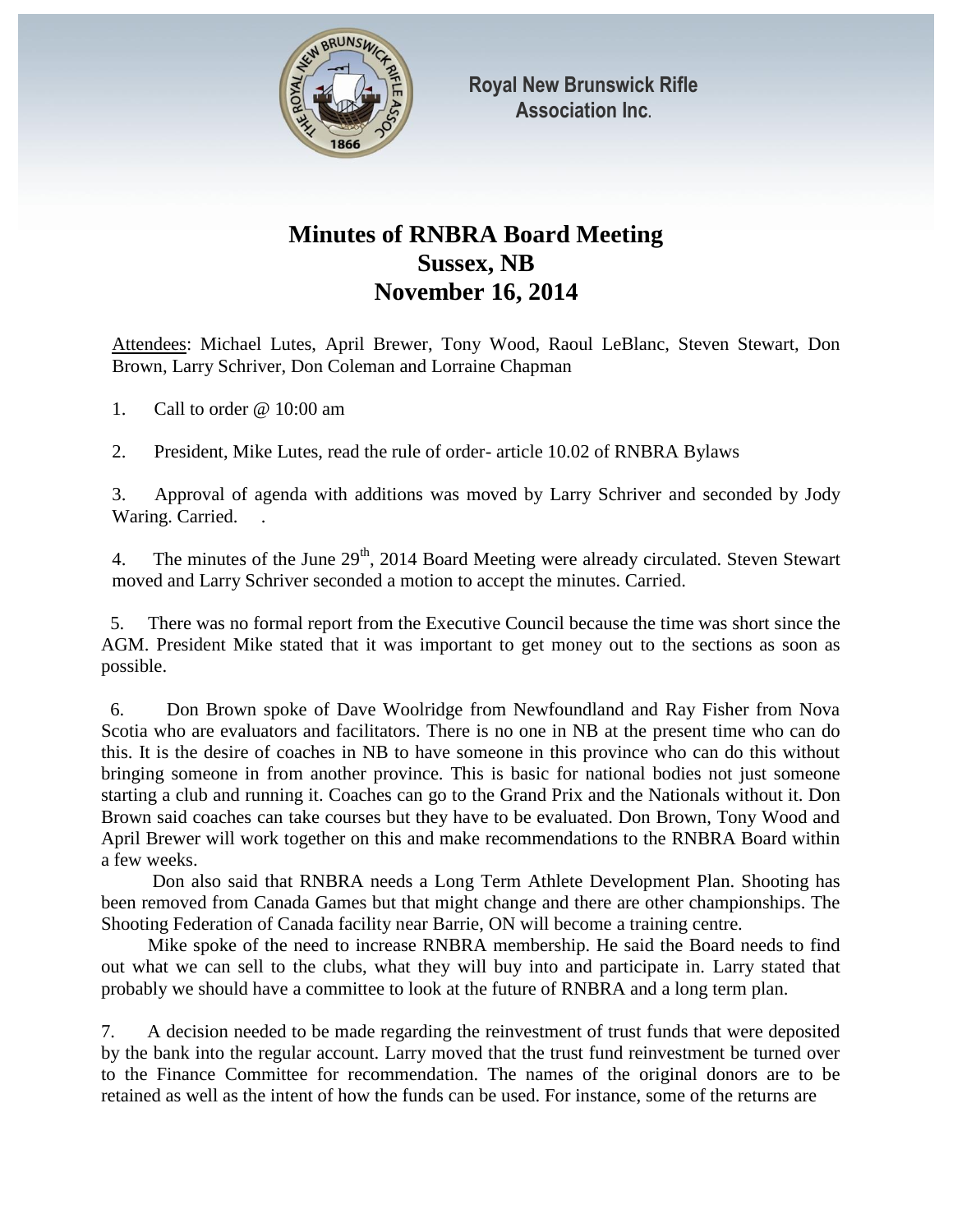Minutes of November 16, 2014 RNBRA Board Meeting page 2

designated for prizes for certain matches. A copy of an e-mail from Ellen McGillivray giving the names of the donors and how the trusts are to be used was circulated. Steven Stewart seconded the motion which was carried.

8. RNBRA Treasurer, Michelle Cormier, was unable to attend but had sent out a financial statement within the last few days. The latest bank statement was also available. The latest bank balance on the statement including trust funds is \$84,196.83.

9. Mention was made of the document prepared by the recording secretary stating reasons for joining RNBRA.

 There was a letter from the Nova Scotia Rifle Association asking RNBRA to censure an RNBRA member for his actions at Bull Meadow Range on August  $31<sup>st</sup>$ , 2014. Don Coleman moved that until the member complies with the demands of the NSRA, he will be banned from Inter-Provincially organized matches hosted by RNBRA and for which the NSRA has official participation and planning input. The matches specified are the Inter-Maritime Match, British Team Match, Atlantic Championships and the Mini-Palma. Motion carried.

 Efforts continue to keep the website up to date. It has been suggested a more expensive package for updating be purchased but it was decided to keep the present one for now.

 Tony Wood made a presentation on a fund raising proposal put forth by the New Brunswick Shooting Sports Foundation. This would be an RNBRA and club incentive. It involves selling tickets. More information is available by contacting RNBRA @ edwach@nb.sympatico.ca.

## **NEW BUSINESS:**

1. The Financial Review Committee made up of Conrad Leroux and Daniel Chisholm are being asked to review the RNBRA books back to the AGM of 2013. They will then prepare a report that will be released to the membership by e-mail.

2. The Standing Committees are as follows:

Audit: \*Conrad Leroux, Daniel Chisholm, Michelle Cormier

Bylaws: \*Larry Schriver, Steven Stewart

Elections: tabled

Membership: \*Don Coleman

Nominating: Conrad Leroux, Bert deVink(anyone running for office cannot serve on this committee)

Program: \*Steven Stewart

Finance: \*Larry Schriver, Michelle Cormier

Awards: \*Lorraine Chapman, Don Brown, Bert deVink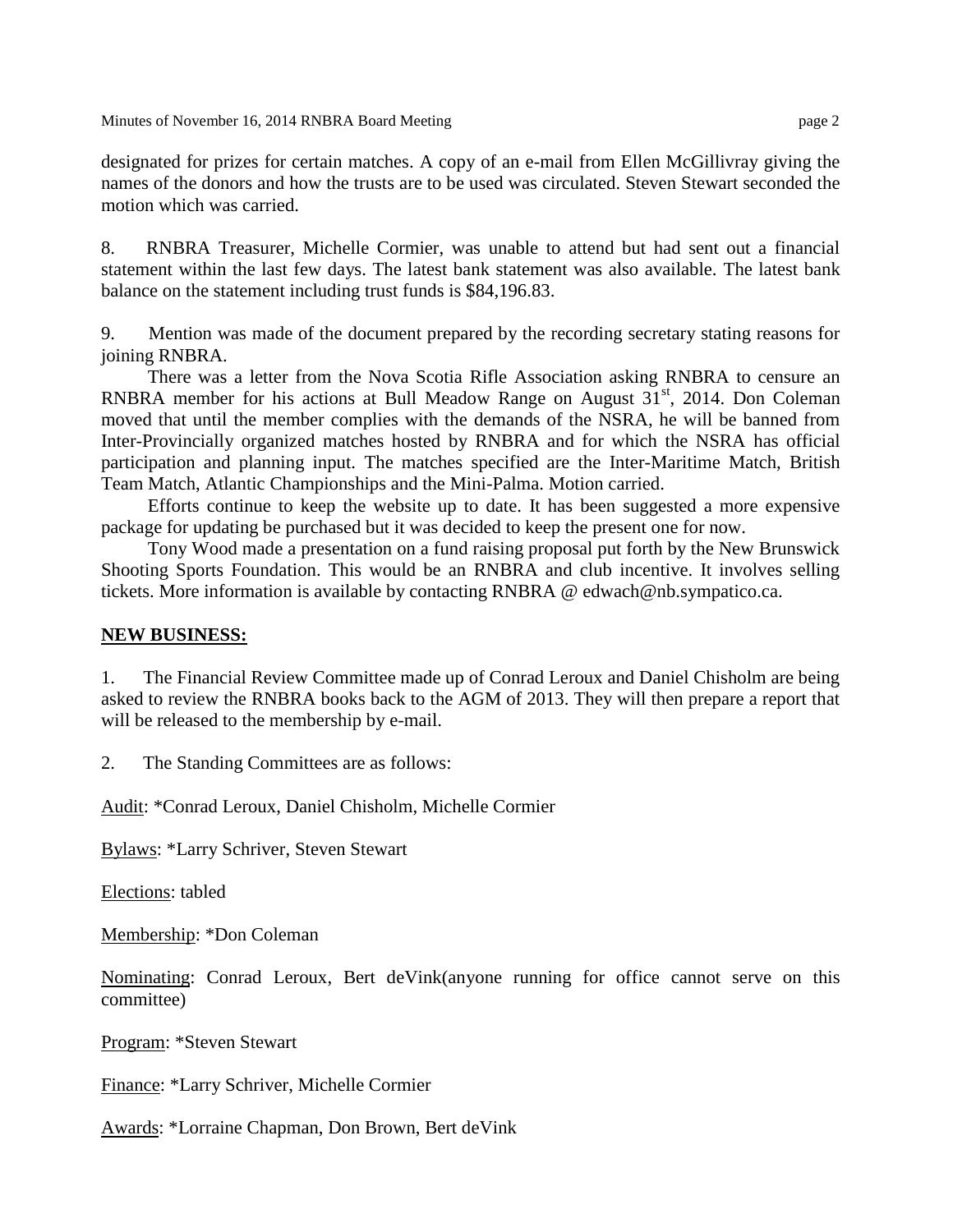Minutes of RNBRA Board Meeting of November  $16<sup>th</sup>$ , 2014 page 3

Website: \*Larry Schriver, Adam MacDonald, Don Coleman

Coaching Development: \*April Brewer, Don Brown

Club Development: \*Tony Wood, Steven Stewart, Wayde Clifford, Don Brown

\*indicates name of chairman

3. A candidate for RNBRA Treasurer is still being sought. There was some discussion as to what the Board should look for in a suitable candidate and Board members were asked to help in identifying a suitable Treasurer.

4. There was much discussion on a suitable formula to use to disperse money to the sections. There is not a lot of money. Various options were explored and it was difficult to find one that is fair. Larry proposed that each section be given 33 1/3% and made a motion to that effect for the current year only. Jody Waring seconded the motion. Motion carried.

5. The Recording Secretary was instructed to write a letter to an RNBRA member informing him of the RNBRA decision regarding the letter received from the Nova Scotia Rifle Association.

6. Because of the amount of business to be covered by the agenda, the plan for long term plans and goals was tabled.

7. A Social Committee has been proposed to plan social events and an awards banquet. Mike Lutes will contact Brenda Henry regarding a function whereby participants will be able to have a real social interaction.

8. Steven Stewart spoke on promoting RNBRA. Steven said he promotes RNBRA by doing the workshops he puts on for the various shooting disciplines. He needs a budget of about \$600 to do these workshops.

9. Steven also spoke about RNBRA range officers courses. He has spoken to Wayde Clifford who was going to carry on at first but changed his mind. Wayde wants Steven to carry this onward. Steven would like to sit in on one more course done by Wayde. Steven asked Wayde about using military ranges and was instructed to make contact with George McKillop who is in the military. Wayde indicated he will still work with Steven.

10. Bert deVink has written a paper regarding increasing membership of RNBRA. It is a thoughtful piece and Bert has asked for opinions on his work. The Board members approved the piece and it will be released now by Bert.

11. Steven moved that RNBRA purchase a Wi-Fi printer that can be used at RNBRA meetings. Tony Wood seconded the motion which was carried.